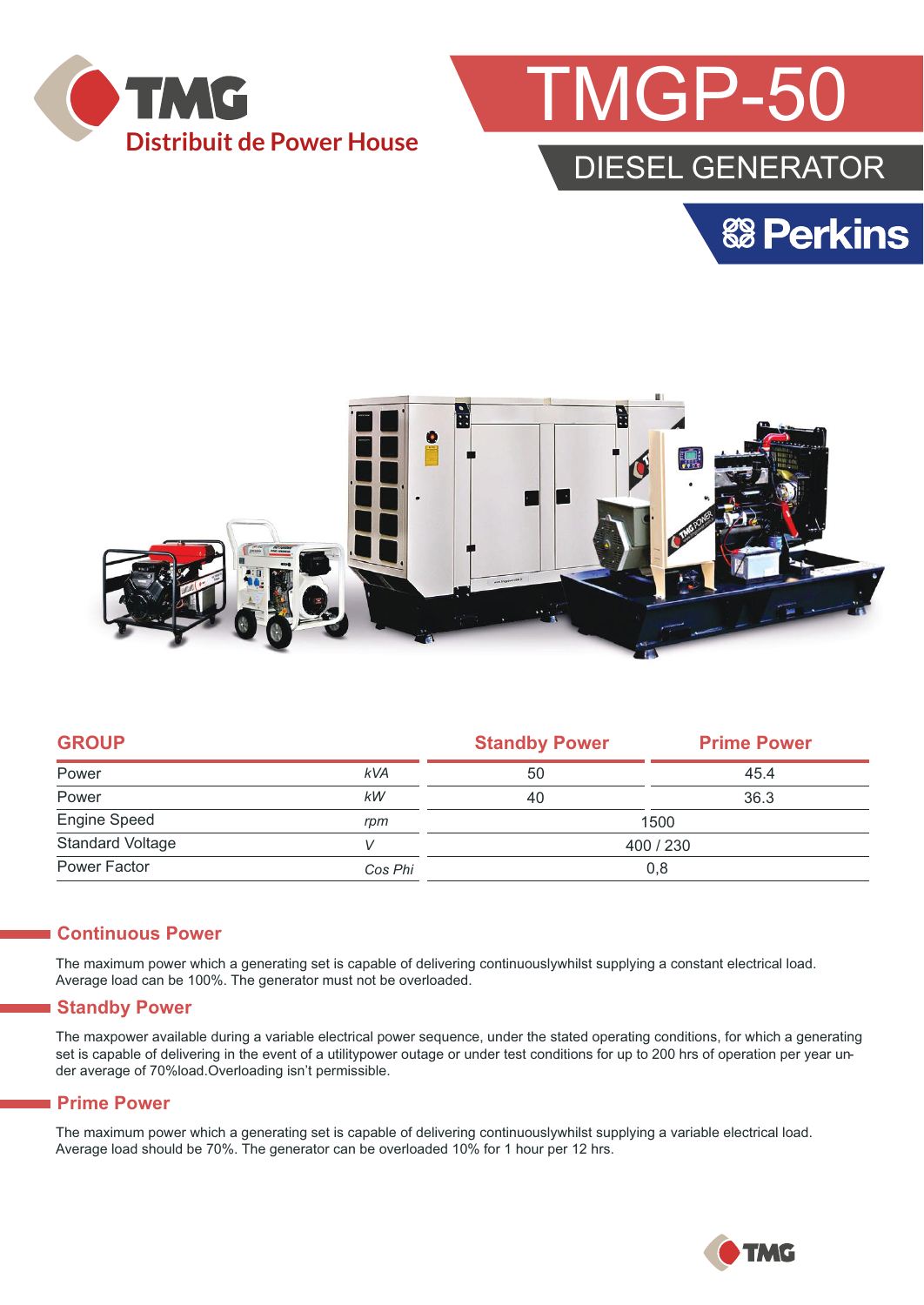# **TMG Distribuit de Power House**

# TMGP-50

### **Engine Properties**

| <b>Brand</b>                      |       | <b>PERKINS</b>   |  |
|-----------------------------------|-------|------------------|--|
| <b>Model</b>                      |       | 1103A-33TG1      |  |
| <b>Standby</b>                    | kW    | 45.6             |  |
| <b>Prime</b>                      | kW    | 41.3             |  |
| <b>Cylinder Displacement</b>      | It.   | 3.3              |  |
| <b>Number of Cylinders / Type</b> |       | $3/$ In line     |  |
| <b>Bore x Stroke</b>              | mmxmm | 105x127          |  |
| <b>Compression Ratio</b>          |       | 17.25:1          |  |
| <b>Governor Type</b>              |       | Mechanic         |  |
| <b>Idle Speed</b>                 | rpm   | 1500             |  |
| <b>Aspiration</b>                 |       | Turbocharged     |  |
| <b>Injection Type</b>             |       | Direct Injection |  |
| <b>Cooling System</b>             |       | Liquid Cooled    |  |
| <b>Fuel Consumption%100</b>       | lt/h  | 11               |  |
| <b>Fuel Consumption%75</b>        | lt/h  | 8                |  |
| <b>Fuel Consumption%50</b>        | lt/h  | 6                |  |
| <b>Oil Capacity</b>               | It.   | 7.9              |  |
| <b>Cooling Liquid Capacity</b>    | It.   | 10.2             |  |
| <b>Voltage</b>                    | V     | 12               |  |
| <b>Battery Capacity</b>           | Α     | 72               |  |

#### **Alternator Properties**

| <b>Output Voltage</b>               | V     | 230/400     |
|-------------------------------------|-------|-------------|
| <b>Frequency</b>                    | НZ    | 50          |
| <b>Automatic Voltage Regulation</b> | $±\%$ | 0,5         |
| Phase                               |       | 3           |
| Pole                                |       | 4           |
| Overload                            |       | 1 Hour %110 |
| <b>Voltage Regulation</b>           |       | ±%1         |
| <b>Power Factor</b>                 | Cosa  | 0,8         |
| <b>Warning System</b>               |       | Self Alert  |
| <b>AVR Model</b>                    |       | SX460       |
| <b>Total Harmonic Losing</b>        |       | ≤%3         |
| <b>Connecting Type</b>              |       | Star        |
| <b>Protection Class</b>             |       | IP 23       |
| <b>Isolation Class</b>              |       | н           |

#### **Diemensions**







| LxWxH                     | mm  | 2300x950x1560 | L x W x H                 | mm  | 2000x950xTBA |
|---------------------------|-----|---------------|---------------------------|-----|--------------|
| Weight                    | kq  | тва           | Weight                    | ΚG  | TBA          |
| <b>Fuel Tank Capacity</b> | It. | 85            | <b>Fuel Tank Capacity</b> | It. | 85           |

#### **Standard Specification**

Some standard equipments that TMG POWER provides with generator sets;

- 50°C cooland radiator
- Flexible fuelpipes and oil drain valve
- Engine jacket heater
- 4 pole synchronous type self-excited brushless alternator
- Battery and wires
- Entegrated fuel tank
- User and maintenance manual
- Oil and antifreeze
- Datakom D-300 controller
- Battery charger
- Electrical circuit diagram